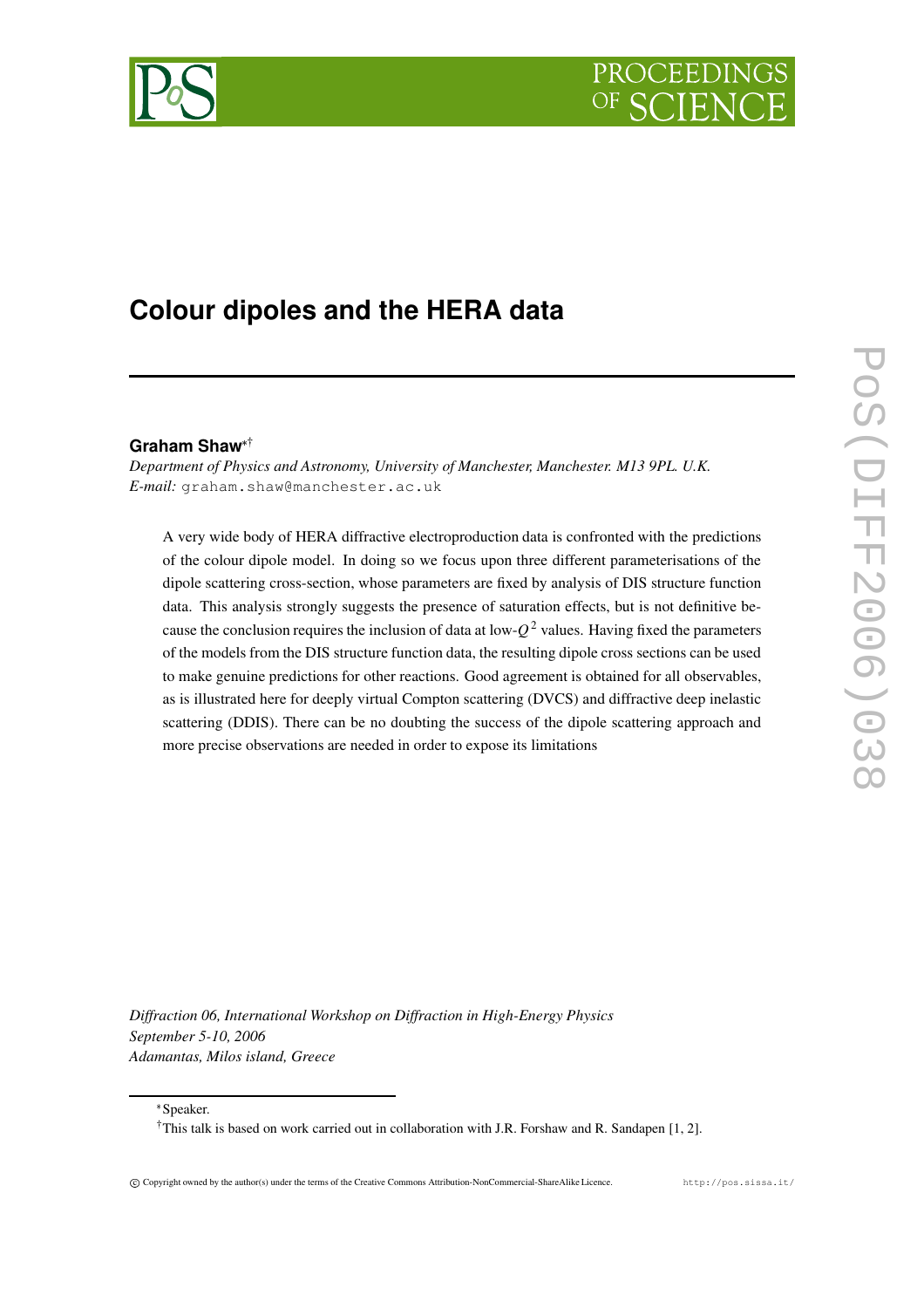# **1. Introduction**

In the colour dipole model [3, 4], the forward amplitude for virtual Compton scattering is assumed to be dominated by the mechanism illustrated in Fig.1 in which the photon fluctuates into a quark-antiquark pair of transverse separation *r* and the quark carries a fraction *z* of the incoming photon light-cone energy. Using the Optical Theorem, this leads to

$$
\sigma_{\gamma^* p}^{L,T} = \int dz \, d^2 r \, |\Psi_\gamma^{L,T}(r,z,Q^2)|^2 \sigma(s^*,r) \tag{1.1}
$$

for the total virtual photon-proton cross-section, where  $\Psi_{\gamma}^{L,T}$  are the appropriate spin-averaged light-cone wavefunctions of the photon and  $\sigma(s^*, r)$  is the dipole cross-section. The dipole crosssection is usually assumed to be independent of *z*, and is parameterised in terms of an energy variable  $s^*$  which depends upon the model.



**Figure 1:** The colour dipole model for elastic Compton scattering  $\gamma^* p \to \gamma^* p$ .

Thus using Eq.(1.1) we are able to compute the deep inelastic structure function  $F_2(x, Q^2)$ . The power of the dipole model formulation lies in the fact that the same dipole cross-section  $\sigma(s^*, r)$ appears in a variety of other observables which involve the scattering of a real or virtual photon off a hadronic (or nuclear) target at high centre-of-mass (CM) energy. The largeness of the CM energy guarantees the factorization of scattering amplitudes into a product of wavefunctions and a universal dipole cross-section. In this paper we wish to test the universality of the dipole crosssection using a wide range of high quality data collected at the HERA *ep* collider. Moreover, we also wish to examine the extent to which to data are able to inform us of the role, if any, played by non-linear saturation dynamics.

# **2. The dipole cross-section**

We now turn to the three different models used to describe the dipole cross-section. Before doing so however, we shall first discuss our choice of photon wavefunction. For small *r*, the lightcone photon wavefunctions are given by the tree level QED expressions [3].

These wavefunctions decay exponentially at large *r*, with typical *r*-values of order  $Q^{-1}$  at large  $Q^2$  and of order  $m_f^{-1}$  at  $Q^2 = 0$ . However for large dipoles  $r \gtrsim 1$  fm, which are important at low  $Q<sup>2</sup>$ , a perturbative treatment is not really appropriate. In this region some authors [5] modify the perturbative wavefunction by an enhancement factor motivated by generalised vector dominance (GVD) ideas [6, 7, 8], while others [9] achieve a similar but broader enhancement by varying the quark mass. In practice [1], the difference between these two approaches only becomes important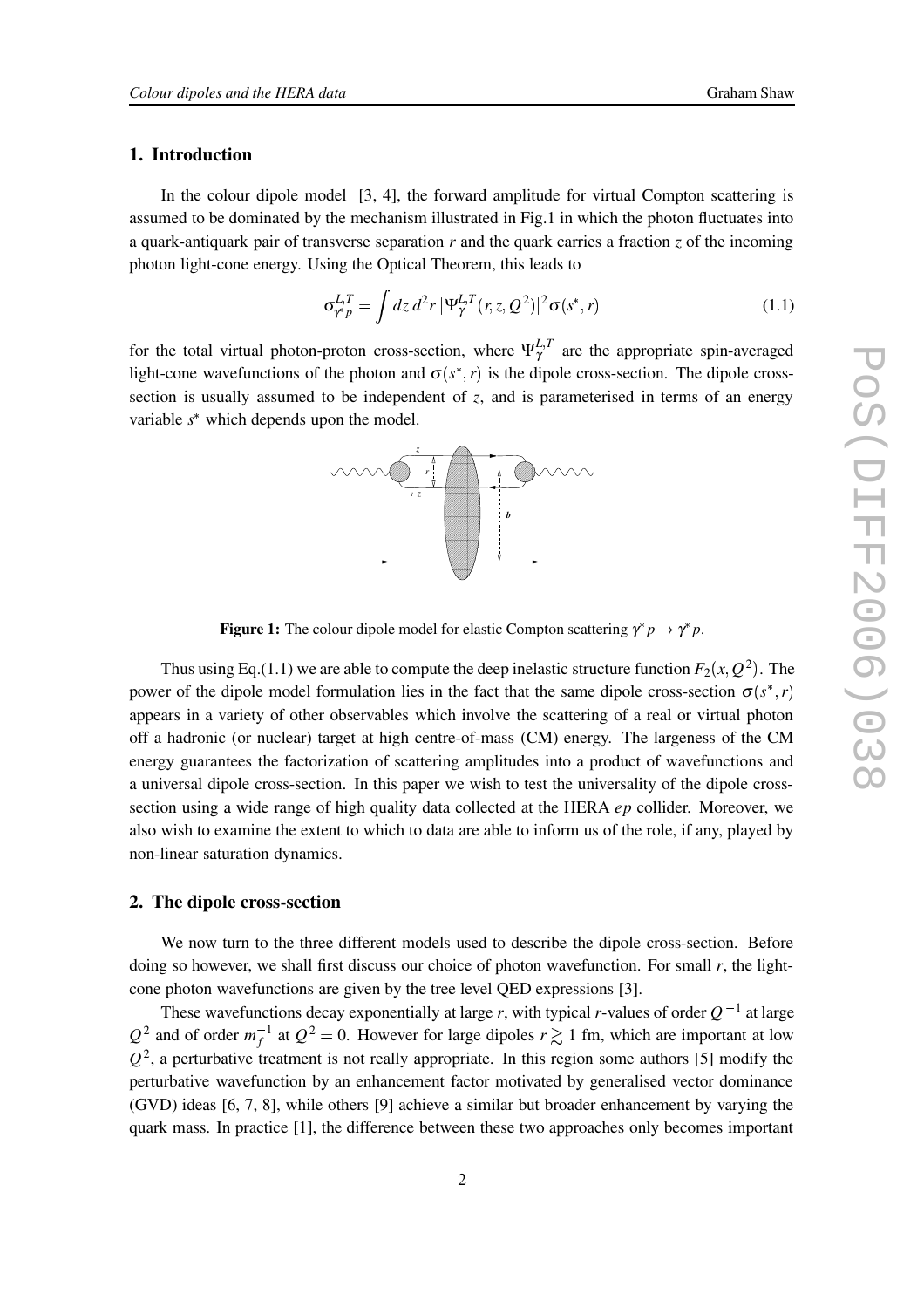when analysing the precise real photoabsorption data from fixed-target experiments [11]. Since we will not consider these data here, we will adopt the simpler practise of using a perturbative wavefunction at all  $r$ -values, and adjusting the quark mass to fit the data<sup>1</sup>.

Turning now to the dipole cross-section, all three models are consistent with the physics of colour transparency for small dipoles and exhibit soft hadronic behaviour for large dipoles. As stated above, the model parameters are determined by fitting only to the DIS structure function data. Since the details of all three models have been published elsewhere, we shall here summarise their properties only rather briefly.

#### **2.1 The FS04 Regge model [1]**

This simple model, due to Forshaw and Shaw [1], combines colour transparency for small dipoles  $r < r_0$  with "soft pomeron" behaviour for large dipoles  $r > r_1$  by assuming  $\sigma(x_m, r)$  $A_H r^2 x_m^{-\lambda_H}$  for  $r < r_0$  and  $\sigma(x_m, r) = A_S x_m^{-\lambda_S}$  for  $r > r_1$  where  $x_m = (Q^2 + 4m_f^2)/(Q^2 + W^2)$ . For light quark dipoles, the quark mass  $m_f$  is a parameter in the fit, whilst for charm quark dipoles the mass is fixed at 1.4 GeV. In the intermediate region  $r_0 \le r \le r_1$ , the dipole cross-section is given by interpolating linearly between the two forms used for  $r < r_0$  and  $r > r_1$ .

If the boundary parameters  $r_0$  and  $r_1$  are kept constant then this parameterisation reduces to a sum of two powers, as might be predicted in a two pomeron approach, and can be thought of as an update of the original FKS Regge model [5] to accommodate the latest data. It is plainly unsaturated, in that the dipole cross-section obtained at small *r*-values and fixed *Q* <sup>2</sup> grows rapidly with increasing *s* (or equivalently with decreasing *x*) without damping of any kind.

#### **2.2 The FS04 Saturation model [1]**

Saturation can be introduced into the above model by adopting a method previously utilised in [12]. Instead of taking  $r_0$  to be constant, it is fixed to be the value at which the hard component is some specified fraction of the soft component, i.e.

$$
\sigma(x_m, r_0) / \sigma(x_m, r_1) = f \tag{2.1}
$$

and  $f$  instead of  $r_0$  is treated as a parameter in the fit. This introduces no new parameters compared to the Regge model. However, the scale  $r_0$  now moves to lower values as x decreases, and the rapid growth of the dipole cross-section at a fixed, small value of  $r$  begins to be damped as soon as  $r_0$ becomes smaller than  $r$ . In this sense we model saturation, albeit crudely, with  $r<sub>0</sub>$  the saturation radius.

#### **2.3 The CGC saturation model [13]**

In addition we shall consider the CGC dipole model originally presented by Iancu, Itakura and Munier [13]. This model aims to include the main features of the "Colour Glass Condensate" regime, and can be thought of as a more sophisticated version of the original "Saturation Model" of Golec-Biernat and Wüsthoff [9]. The original Iancu et al dipole cross-section was obtained using a three flavour fit to the DIS data Here we use a new four-flavour CGC fit due to Kowalski, Motyka and Watt [14].

<sup>&</sup>lt;sup>1</sup> For a review of the colour dipole model, including a fuller discussion of these points see Forshaw and Shaw [10].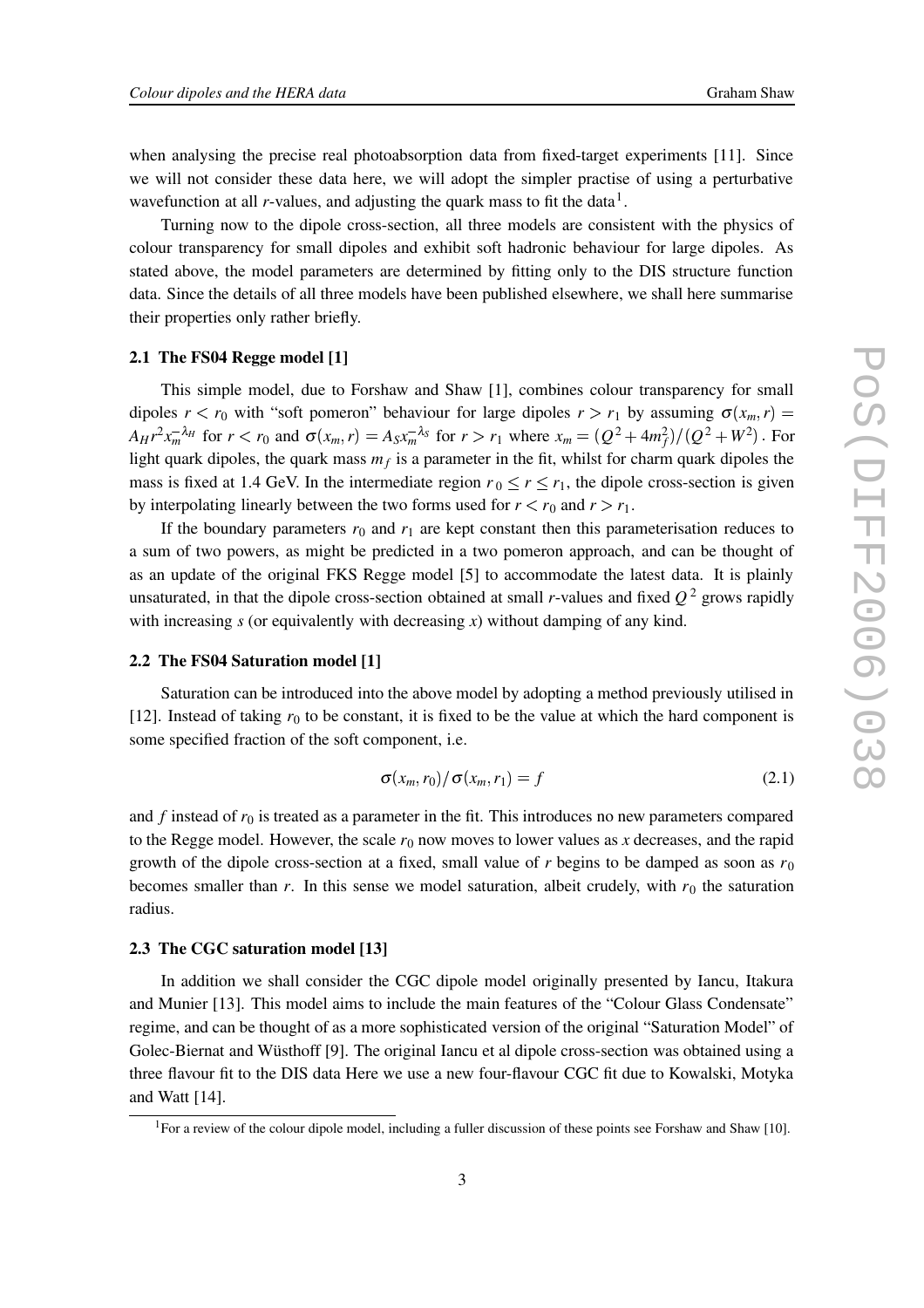#### **3. Structure function data**

The parameters of the FS04 models were determined by fitting the recent ZEUS  $F_2$  data [15] in the kinematic range

$$
0.045 \,\text{GeV}^2 < Q^2 < 45 \,\text{GeV}^2 \quad x \le 0.01 \tag{3.1}
$$

whilst the CGC fit of [14] is to data with  $Q^2 > 0.25$  GeV<sup>2</sup> (the other limits are as for FS04). The corresponding H1 data [16] could also be used, but it would then be necessary to float the relative normalisation of the two data sets. We do not do this since the ZEUS data alone suffice. The resulting parameter values are tabulated in the original papers; we do not reproduce them here, but confine ourselves to some general comments.



**Figure 2:** Comparison of our new dipole model fits to a subset of DIS data [15]. Left: No saturation fits. FS2004 Regge dipole fit (dashed line) and (solid line) a fit of the same model to data in the restricted range  $5 \times 10^{-4} < x < 10^{-2}$ , extrapolated over the whole *x*-range  $x < 0.01$ . Right: Saturation fits. FS2004 saturation fit (solid line) and the CGC dipole model (dot-dashed line)

The best fit obtained with the FS2004 Regge model is shown as the dashed line in Figure 2 (left). As can be seen, the quality of the fit is not good, corresponding to a  $\chi^2$ /data point of 428/156. This is not just a failing of this particular parameterisation. We have attempted to fit the data with many other Regge inspired models, including the original FKS parameterizations [5, 19], without success.

A possible reason for this failing is suggested by the solid curve in Figure 2 (left), which shows a the result of fitting only to data in the *x*-range  $5 \times 10^{-4} < x < 10^{-2}$ , and then extrapolating the fit to lower *x* values, corresponding to higher energies at fixed  $Q^2$ . As can be seen, this leads to a much steeper dependence at these lower *x*-values(i.e. at higher energies) than is allowed by the data at all *Q* 2 . An obvious way to solve this problem is by introducing saturation at high energies, to dampen this rise. This is confirmed by fitting with the the FS04 saturation model, which yields a  $\chi^2$ /data point of 155/156. The resulting fit is shown in Figure 2 (right), which also shows the very similar results previously obtained using the more sophisticated CGC model.

It is clear from these results that the introduction of saturation into the model immediately removes the tension between the soft and hard components which is so disfavoured by the data. However, it is important to note that this conclusion relies on the inclusion of the data in the low *Q* 2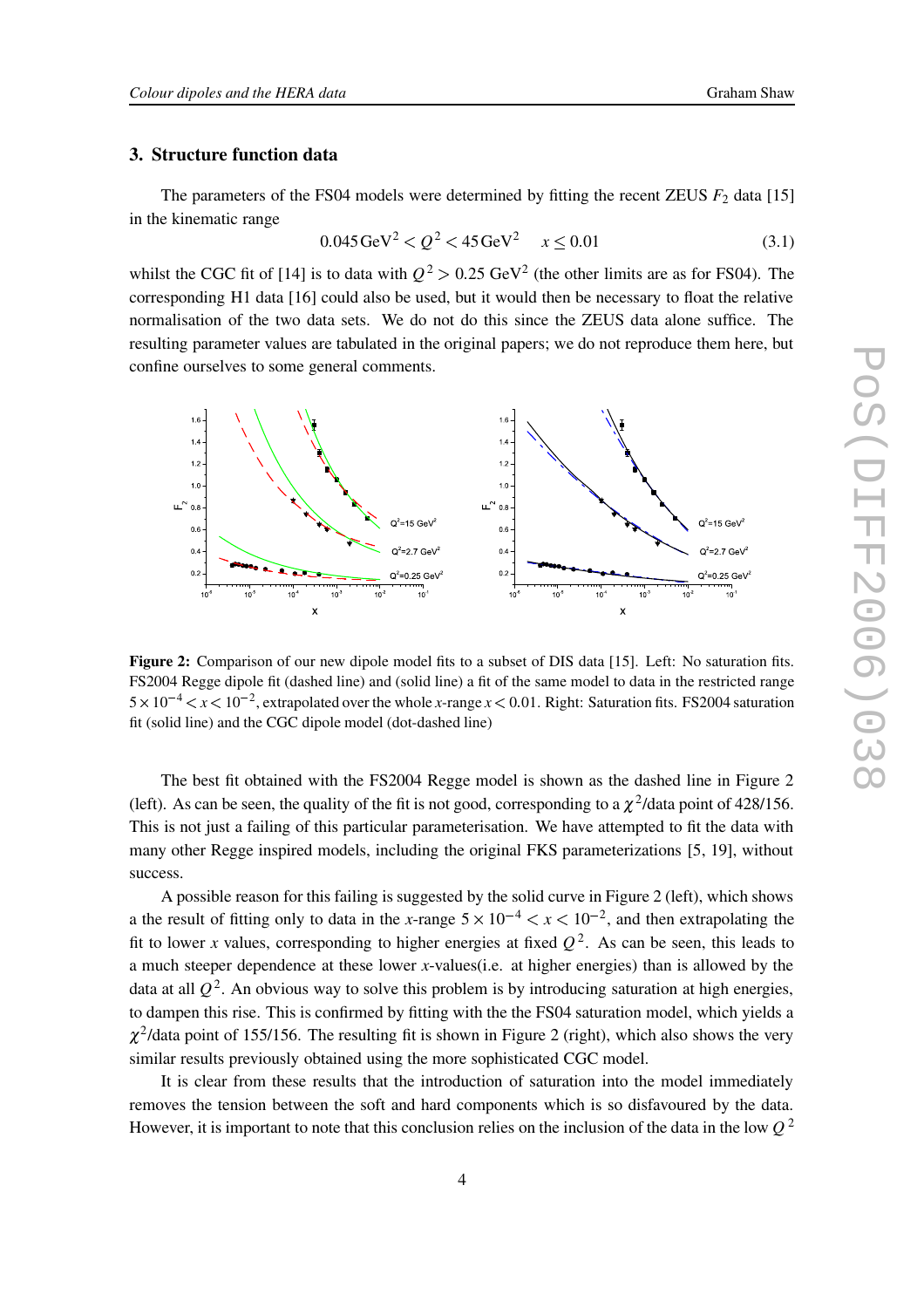region: both the Regge and saturation models yield satisfactory fits if we restrict to  $Q^2 \ge 2 \text{GeV}^2$ , with  $\chi^2$ /data point values of 78/86 and 68/86 respectively.

At this point we have three well-determined parameterisations of the colour dipole crosssection, which have been used by Forshaw, Sandapen and Shaw [2] to yield predictions for other processes. In the next sections we shall illustrate this by considering Deeply Virtual Compton Scattering (DVCS) and the diffractive structure function  $F_2^{D(3)}$ . (P  $2^{D(5)}$ . (Predictions for vector meson production, which require a discussion of the vector meson wavefunctions,can be found in [18, 2].) We always choose to show the Regge fit, even though it does not fit the  $F_2$  data particularly well, in order to indicate the discriminatory power of the data. We stress that in all cases, the photon wavefunctions and dipole cross-sections are precisely those determined from the fits to  $F_2$  data, without any adjustment of parameters.

# **4. Deeply virtual Compton scattering**



**Figure 3:** Comparison of the ZEUS DVCS data [21] with the predictions of the three models discussed in the text. Left :  $Q^2$  dependence at  $W = 89$  GeV. Right: *W* dependence at  $Q^2 = 9.6$  GeV<sup>2</sup>.

In deeply virtual Compton scattering,  $\gamma^* + p \rightarrow \gamma + p$ , the final state particle is a real as opposed to a virtual photon and dipole models provide predictions for the imaginary part of the forward amplitude with no adjustable parameters beyond those used to describe DIS. To calculate the forward cross-section a correction for the contribution of the real part of the amplitude has to be included. This correction was estimated in [19] and found to be less than  $\approx 10\%$  and of a similar size in different dipole models. Predictions for the measured total cross-sections are then obtained using

$$
\sigma_{L,T}(\gamma^* p \to \gamma p) = \frac{1}{B} \left. \frac{d\sigma^{T,L}}{dt} \right|_{t=0},\tag{4.1}
$$

where the value of the slope parameter  $B$  is taken from experiment<sup>2</sup>.

<sup>2</sup>For an alternative investigation of the link between low-*x* DIS and DVCS and other exclusive proceses at high energy, see Kuroda and Schildknecht [20].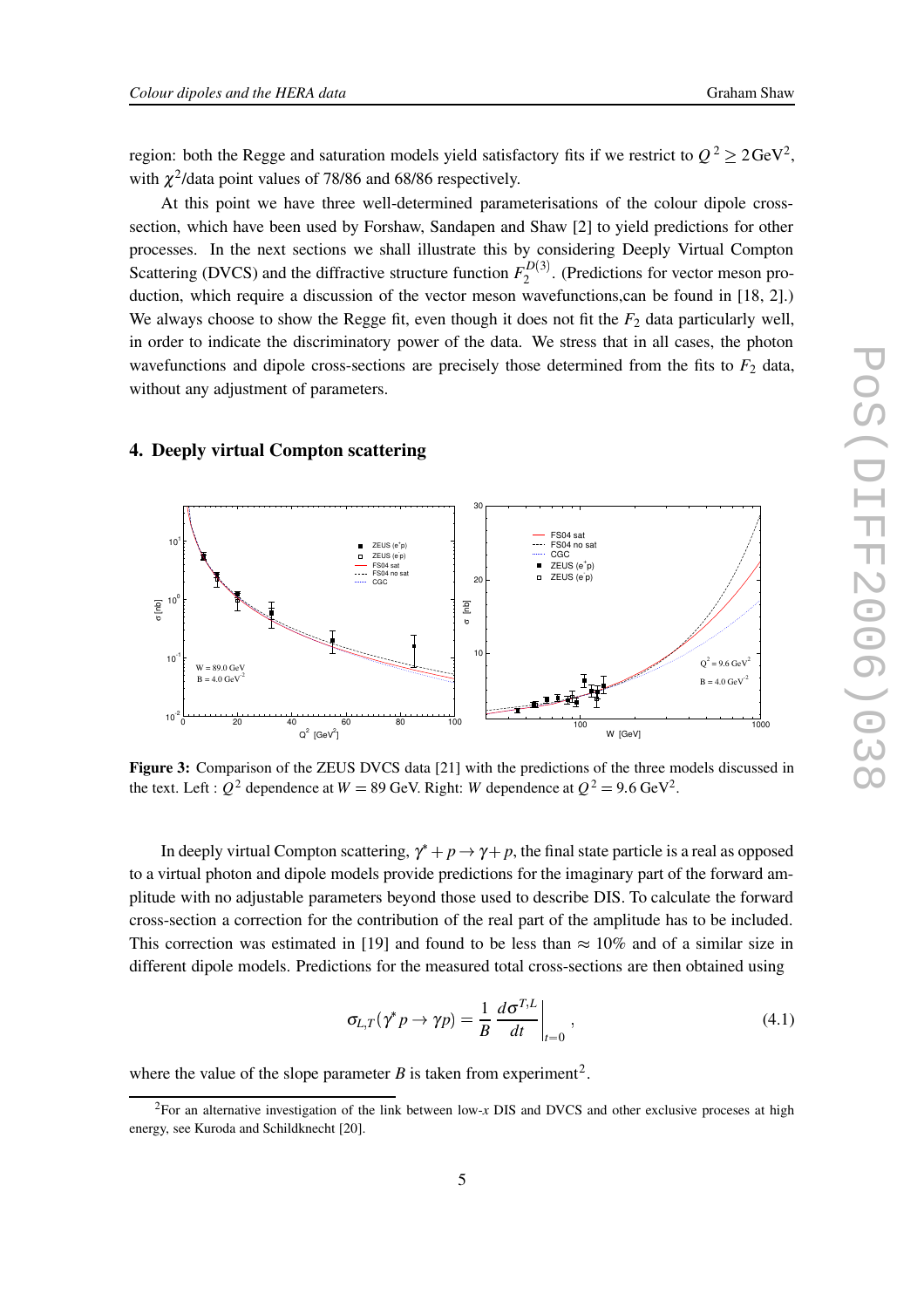The predictions of all three dipole models are compared with the ZEUS data [21] in Fig.3<sup>3</sup>, where we take a fixed value  $B = 4 \text{ GeV}^{-2}$  which is compatible with their data. Bearing in mind this normalisation uncertainty, the agreement is good for all three models, although significant differences between the models appear when the predictions are extrapolated to high enough energies, as one would expect. Similarly good agreement is found for the H1 data [22] (see [2]).

# **5. Diffractive deep inelastic scattering (DDIS)**



**Figure 4:** The  $q\bar{q}$  and  $q\bar{q}g$  contributions to DDIS.

To conclude our study we turn to the diffractive deep inelastic scattering (DDIS) process

$$
\gamma^* + p \to X + p \enspace,
$$

where the hadronic state  $X$  is separated from the proton by a rapidity gap. In this process, in addition to the usual variables *x* and  $Q^2$  there is a third variable  $M_X^2$ . In practice, *x* and  $M_X^2$  are often replaced by the variables  $x<sub>P</sub>$  and β:

$$
x_{I\!\!P} \simeq \frac{M_X^2 + Q^2}{W^2 + Q^2} \qquad \beta = \frac{x}{x_{I\!\!P}} \simeq \frac{Q^2}{M_X^2 + Q^2} \,. \tag{5.1}
$$

In the diffractive limit  $s \gg Q^2, m_X^2$  and so  $x_{I\!\!P} \ll 1$ .

In the dipole model, the contribution due to quark-antiquark dipoles to the structure function  $F_2^{D(3)}$  can  $2^{D(3)}$  can be obtained from a momentum space treatment as described in [23, 9]. However, if we are to confront the data at low values of  $\beta$ , corresponding to large invariant masses  $M_X$ , it is necessary also to include a contribution from the higher Fock state  $q\bar{q}g$ . We can estimate this contribution using an effective "two-gluon dipole" approximation due to Wüsthoff [23], as illustrated in Fig.4.

Again, the predictions obtained in this way involve no adjustment of the dipole cross-sections and photon wavefunctions used to describe the  $F_2$  data. We are however free to adjust the forward slope for inclusive diffraction (*B*) within the range acceptable to experiment, which means that the overall normalisation, but not the energy dependence, of  $F_2^{D(3)}$  is f  $2^{(D(3))}$  is free to vary somewhat. We take  $B = 6.8 \text{ GeV}^{-2}$  when making our CGC and FS04 saturation predictions and  $B = 8.0 \text{ GeV}^{-2}$  when making the FS04 Regge predictions. Note that a value of 8.0 GeV $^{-2}$  is rather high compared to the  $\approx$  6 GeV<sup>-2</sup> favoured by the H1 FPS data [24] although it is in the range allowed by the ZEUS LPS data [25]. The need for a larger value of *B* for the FS04 Regge model arises since the corresponding

<sup>&</sup>lt;sup>3</sup>Note that throughout this paper the curves labelled 'FS04 no sat' correspond to the predictions of the FS04 Regge model.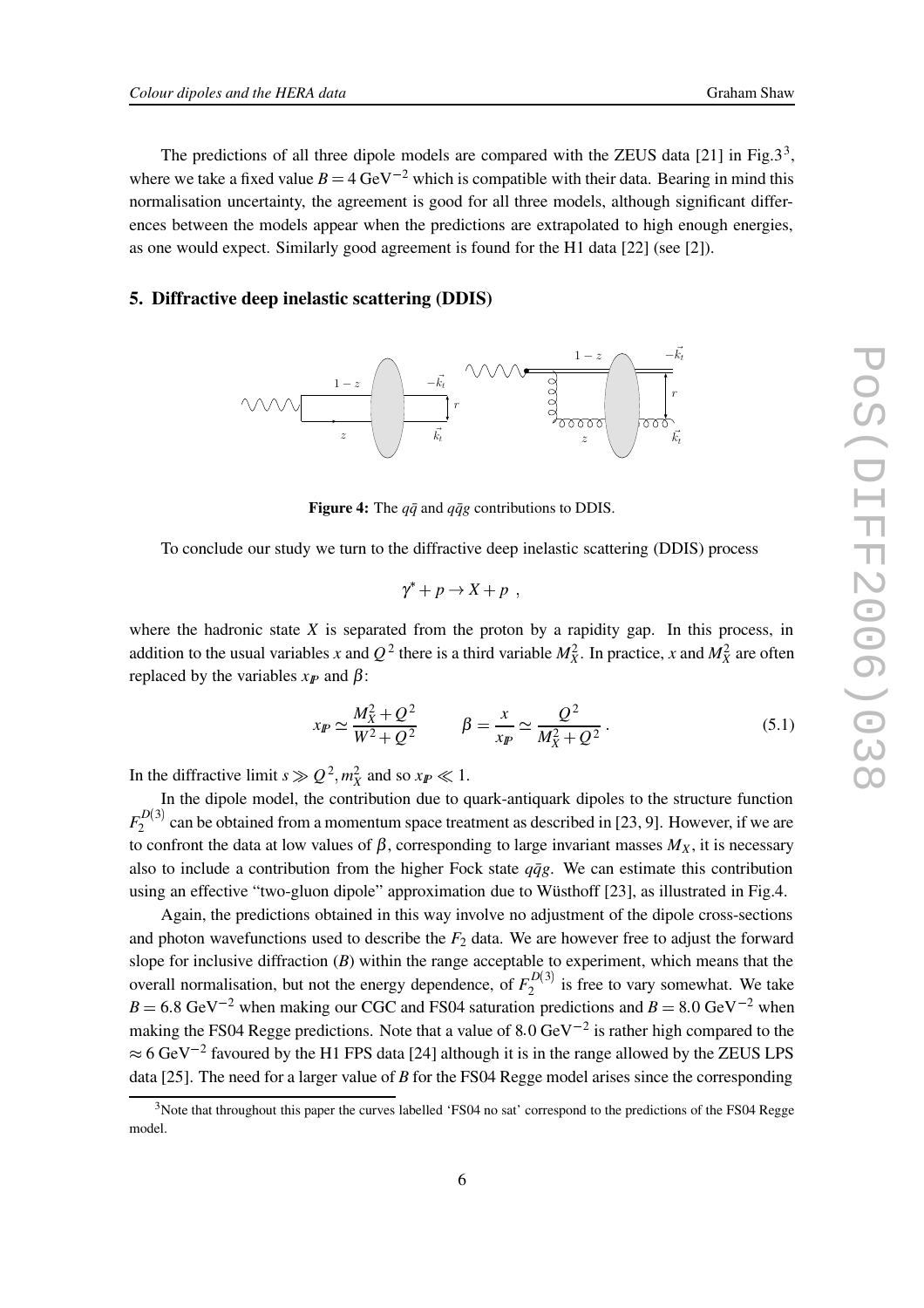

**Figure 5:** Model predictions compared to the ZEUS LPS data [25].

dipole cross-section is significantly larger than the FS04 saturation model at large values of *r* and this enhancment is magnified in inclusive diffraction since it is sensitive to the square of the dipole cross-section. We should also bear in mind that the tagged proton data are subject to an overall  $\approx$  10% normalisation uncertainty. We are also somewhat free to vary the value of  $\alpha_s$  used to define the normalisation of the model dependent  $q\bar{q}g$  component, which is important at low values of  $\beta$ . Rather arbitrarily we take  $\alpha_s = 0.1$  and take the view that the theory curves are less certain in the low β region.

In Fig.5 we compare the recent ZEUS LPS data  $[25]$  on the  $x<sub>F</sub>$  dependence of the structure function  $F_2^{D(3)}$  at  $\cdot$  $2^{(1/2)}$  at various fixed  $Q^2$  and  $\beta$  with the models<sup>4</sup>. The agreement is good except at the larger  $x_{I\!\!P}$  values. Indeed, the  $\chi^2$  values per data point are very close to unity for all three models for  $x_{I\!P}$  < 0.01. Disagreement at larger  $x_{I\!P}$  is to be expected since this is the region where we anticipate a significant non-diffractive contribution which is absent in the dipole model prediction. Note that the three models produce similar predictions at larger values of  $\beta$ .

Comparison to the H1 data with tagged protons [24] is to be found in Fig.6 and Fig.7. The story is similar to that for the ZEUS data and the evidence for an overshoot of the CGC and Regge model predictions at low  $\beta$  is strengthened. The  $Q^2 = 2.7 \text{ GeV}^2$  panes in Fig.7 illustrate this point the best. Again, we should not interpret this as evidence against these dipole models due to the

<sup>&</sup>lt;sup>4</sup>Predictions for the original Iancu et al CGC model have previously been published in [26].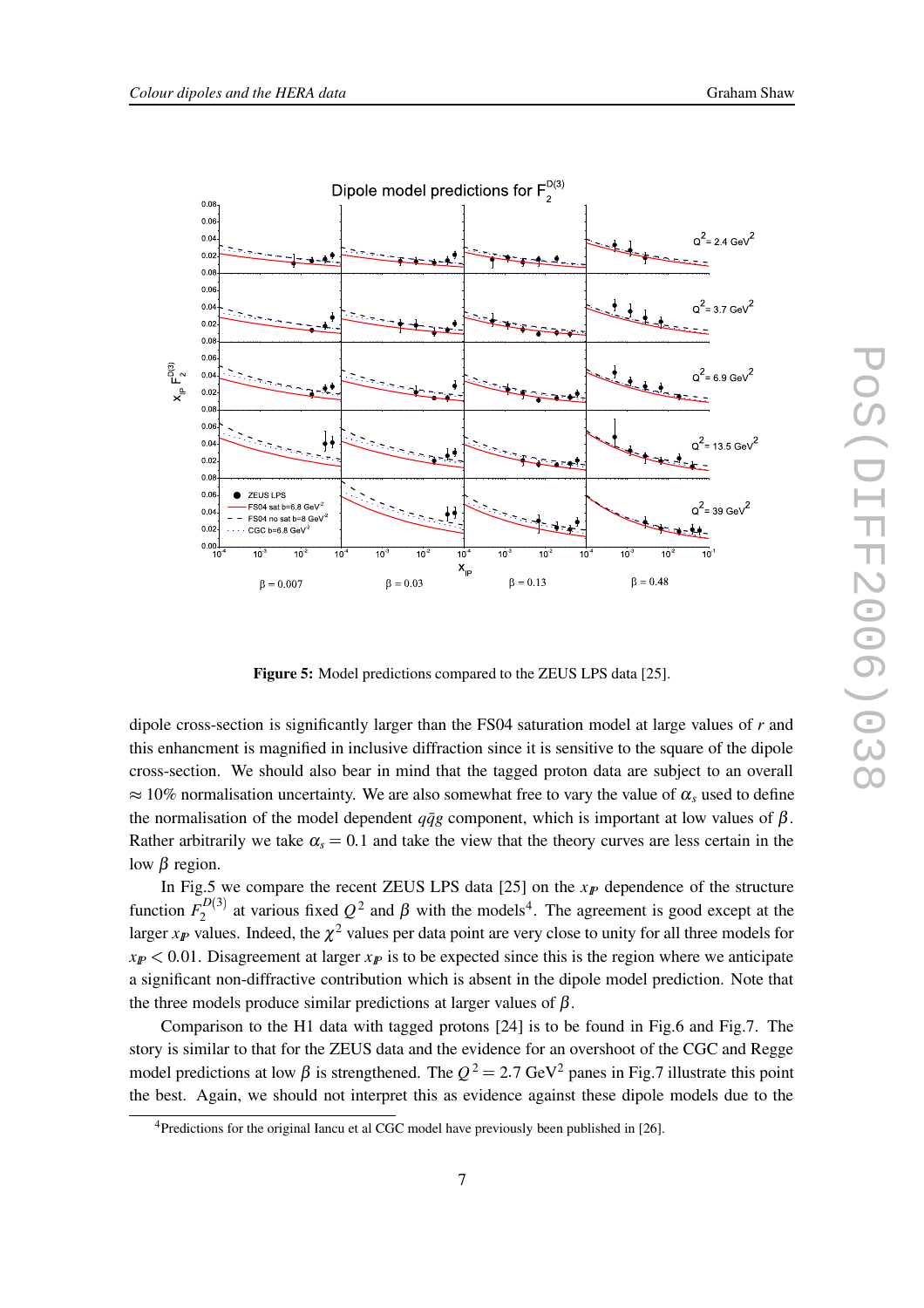

**Figure 6:** Model predictions compared to the H1 FPS data: *xIP* dependence [24].

uncertainty in the  $q\bar{q}g$  contribution in the low  $\beta$  region. The agreement between all models and the data at larger values of  $\beta$  and low enough  $x_{I\!\!P}$  is satisfactory<sup>5</sup>.

In summary, the DDIS data at large enough  $\beta \gtrsim 0.4$  and small enough  $x_{I\!\!P} \lesssim 0.01$  are consistent with the predictions of all three dipole models. However the data themselves would have a much greater power to discriminate between models if the forward slope parameter were measured to better accuracy. At smaller values of  $\beta$ , the data clearly reveal the presence of higher mass diffractive states which can be estimated via the inclusion of a  $q\bar{q}g$  component in the dipole model calculation under the assumption that the three-parton system interacts as a single dipole according to the universal dipole cross-section. The theoretical calculation at low β must be improved before the data in the region can be utilised to disentangle the physics of the dipole cross-section. Nevertheless, it is re-assuring to observe the broad agreement between theory and data in the low  $\beta$  region.

<sup>&</sup>lt;sup>5</sup>A fuller discussion, including comparison with the ZEUS FPC data [27] and the H1 M<sub>Y</sub> data [28] is given in [2].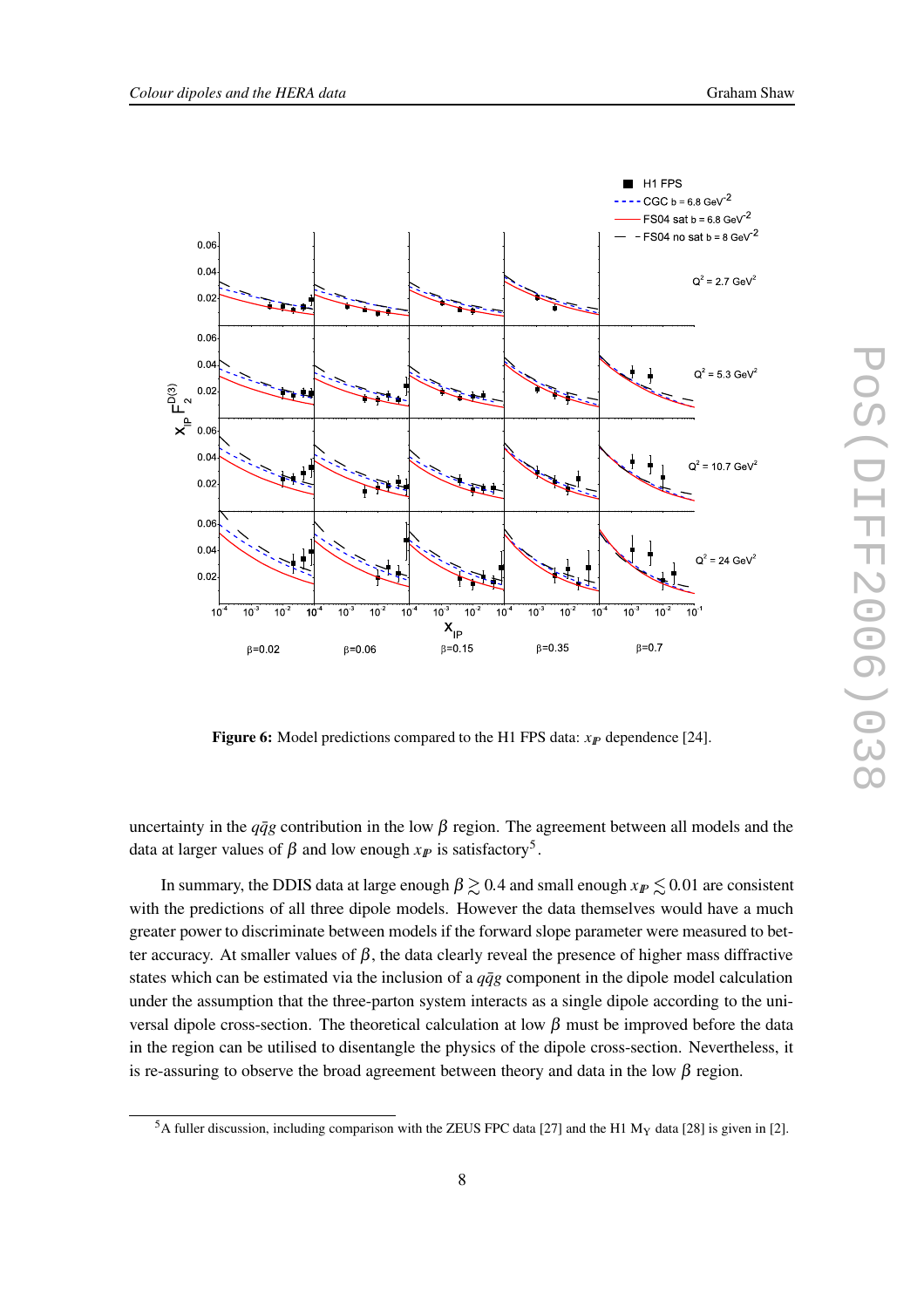

**Figure 7:** Model predictions compared to the H1 FPS data:  $\beta$  dependence [24].

# **6. Conclusion**

The dipole scattering approach, when applied to diffractive electroproduction processes, clearly works very well indeed. The HERA data now constitute a large body of data which is typically accurate to the 10% level or better, and without exception the dipole model is able to explain the data in terms of a single universal dipole scattering cross-section. Perhaps the most important question to ask of the data is the extent to which saturation dynamics is present. Although the  $F_2$  data suggest the presence of saturation dynamics [1], the remaining data on exclusive processes and on  $F_2^{D(3)}$ 2 are unable to distinguish between the models we consider here: these data are therefore unable to offer additional information on the possible role of saturation. We do note that a more accurate determination of the forward slope parameter in diffractive photo/electro-production processes would significantly enhance the impact of the data. However, it is hard to avoid the conclusion that only